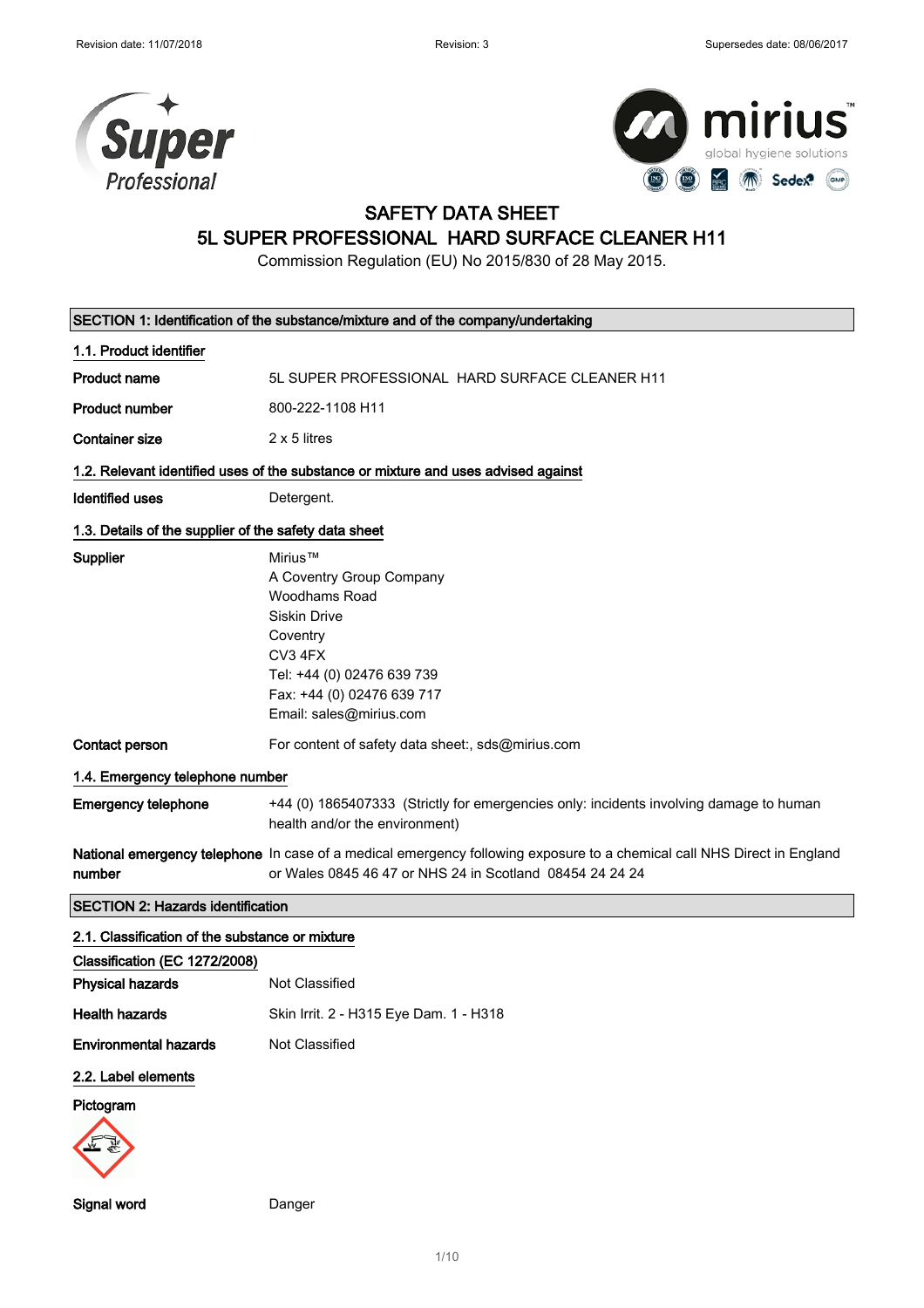| <b>Hazard statements</b>        | H315 Causes skin irritation.<br>H318 Causes serious eye damage.                                                                                                                                                                                                                                                                                                                                                                                                                                                         |
|---------------------------------|-------------------------------------------------------------------------------------------------------------------------------------------------------------------------------------------------------------------------------------------------------------------------------------------------------------------------------------------------------------------------------------------------------------------------------------------------------------------------------------------------------------------------|
| <b>Precautionary statements</b> | P280 Wear protective gloves/ protective clothing/ eye protection/ face protection.<br>P302+P352 IF ON SKIN: Wash with plenty of water.<br>P305+P351+P338 IF IN EYES: Rinse cautiously with water for several minutes. Remove<br>contact lenses, if present and easy to do. Continue rinsing.<br>P332+P313 If skin irritation occurs: Get medical advice/attention.<br>P337+P313 If eye irritation persists: Get medical advice/ attention.<br>P501 Dispose of contents/ container in accordance with local regulations. |
| Contains                        | ALCOHOLS, C12-14, ETHOXYLATED, DISODIUM METASILICATE                                                                                                                                                                                                                                                                                                                                                                                                                                                                    |
| Detergent labelling             | $\leq$ 5% EDTA and salts thereof, $\leq$ 5% non-ionic surfactants, $\leq$ 5% perfumes, Contains d-<br>LIMONENE                                                                                                                                                                                                                                                                                                                                                                                                          |

#### 2.3. Other hazards

This product does not contain any substances classified as PBT or vPvB.

### SECTION 3: Composition/information on ingredients 3.2. Mixtures ALCOHOLS, C12-14, ETHOXYLATED 2008 12:00 12:00 12:00 12:00 12:00 13:00 13:00 14:00 14:00 14:00 14:00 14:00 14:0 CAS number: 68439-50-9 EC number: 500-213-3 REACH registration number: 01- 2119487984-16-XXXX M factor (Acute) = 1 **Classification** Eye Dam. 1 - H318 Aquatic Acute 1 - H400 Aquatic Chronic 3 - H412 Classification (67/548/EEC or 1999/45/EC) Xi;R41. N;R50. DISODIUM METASILICATE **1999 - 1999 - 1999 - 1999 - 1999 - 1999 - 1999 - 1999 - 1999 - 1999 - 1999 - 1999 - 199** CAS number: 6834-92-0 EC number: 229-912-9 REACH registration number: 01- 2119449811-37-XXXX **Classification** Met. Corr. 1 - H290 Skin Corr. 1B - H314 Eye Dam. 1 - H318 STOT SE 3 - H335 Classification (67/548/EEC or 1999/45/EC) C;R34 Xi;R37 2-(2-BUTOXYETHOXY)ETHANOL <1% CAS number: 112-34-5 EC number: 203-961-6 REACH registration number: 01- 2119475104-44-xxxx **Classification** Eye Irrit. 2 - H319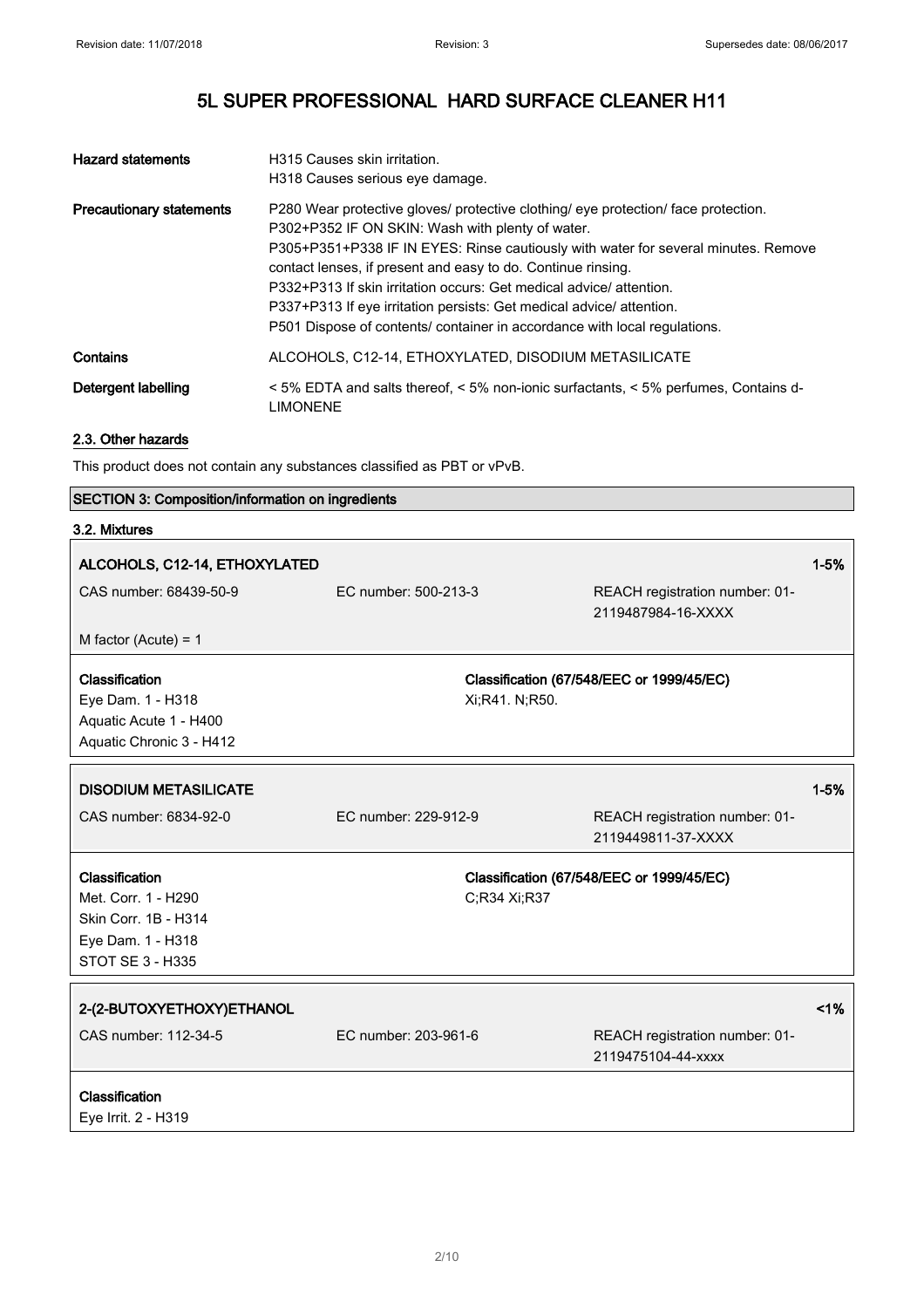AMINES, C12-14 -ALKYLDIMETHYL, N-OXIDES <1% and the state of the state of the state of the state of the state of the state of the state of the state of the state of the state of the state of the state of the state of the s

| CAS number: 308062-28-4                                                                                                                  | EC number: 931-292-6                                                               | REACH registration number: 01-<br>2119490061-47-XXXX                                                                                                                                            |
|------------------------------------------------------------------------------------------------------------------------------------------|------------------------------------------------------------------------------------|-------------------------------------------------------------------------------------------------------------------------------------------------------------------------------------------------|
| M factor (Acute) = $1$                                                                                                                   |                                                                                    |                                                                                                                                                                                                 |
| Classification<br>Acute Tox. 4 - H302<br>Skin Irrit. 2 - H315<br>Eye Dam. 1 - H318<br>Aquatic Acute 1 - H400<br>Aquatic Chronic 2 - H411 |                                                                                    | Classification (67/548/EEC or 1999/45/EC)<br>Xn;R22. Xi;R38,R41. N;R50.                                                                                                                         |
|                                                                                                                                          | The Full Text for all R-Phrases and Hazard Statements are Displayed in Section 16. |                                                                                                                                                                                                 |
| <b>SECTION 4: First aid measures</b>                                                                                                     |                                                                                    |                                                                                                                                                                                                 |
| 4.1. Description of first aid measures                                                                                                   |                                                                                    |                                                                                                                                                                                                 |
| <b>General information</b>                                                                                                               | Provide eyewash station.                                                           |                                                                                                                                                                                                 |
| Inhalation                                                                                                                               | attention if any discomfort continues.                                             | Move affected person to fresh air at once. Rinse nose and mouth with water. Get medical                                                                                                         |
| Ingestion                                                                                                                                | mouth thoroughly with water. Get medical attention if any discomfort continues.    | Never give anything by mouth to an unconscious person. Do not induce vomiting. Rinse                                                                                                            |
| <b>Skin contact</b>                                                                                                                      | attention promptly if symptoms occur after washing.                                | Wash skin thoroughly with soap and water. Remove contaminated clothing. Get medical                                                                                                             |
| Eye contact                                                                                                                              | washing. Show this Safety Data Sheet to the medical personnel.                     | Rinse immediately with plenty of water. Remove any contact lenses and open eyelids wide<br>apart. Continue to rinse for at least 15 minutes. Get medical attention if irritation persists after |
|                                                                                                                                          | 4.2. Most important symptoms and effects, both acute and delayed                   |                                                                                                                                                                                                 |
| <b>General information</b>                                                                                                               | Provide eyewash station.                                                           |                                                                                                                                                                                                 |
| Skin contact                                                                                                                             | Prolonged contact may cause redness, irritation and dry skin.                      |                                                                                                                                                                                                 |
| Eye contact                                                                                                                              | Risk of serious damage to eyes.                                                    | The product is irritating to eyes and skin. Prolonged or repeated exposure may cause the<br>following adverse effects: Irritation and redness, followed by blurred vision. Corneal damage.      |
|                                                                                                                                          | 4.3. Indication of any immediate medical attention and special treatment needed    |                                                                                                                                                                                                 |
| Notes for the doctor                                                                                                                     | No specific recommendations.                                                       |                                                                                                                                                                                                 |
| <b>SECTION 5: Firefighting measures</b>                                                                                                  |                                                                                    |                                                                                                                                                                                                 |
| 5.1. Extinguishing media                                                                                                                 |                                                                                    |                                                                                                                                                                                                 |
| Suitable extinguishing media                                                                                                             | Foam, carbon dioxide or dry powder.                                                | The product is not flammable. Use fire-extinguishing media suitable for the surrounding fire.                                                                                                   |
| 5.2. Special hazards arising from the substance or mixture                                                                               |                                                                                    |                                                                                                                                                                                                 |
| <b>Hazardous combustion</b><br>products                                                                                                  | of carbon. Toxic gases or vapours.                                                 | Thermal decomposition or combustion products may include the following substances: Oxides                                                                                                       |
| 5.3. Advice for firefighters                                                                                                             |                                                                                    |                                                                                                                                                                                                 |
| Protective actions during<br>firefighting                                                                                                | Control run-off water by containing and keeping it out of sewers and watercourses. |                                                                                                                                                                                                 |

3/ 10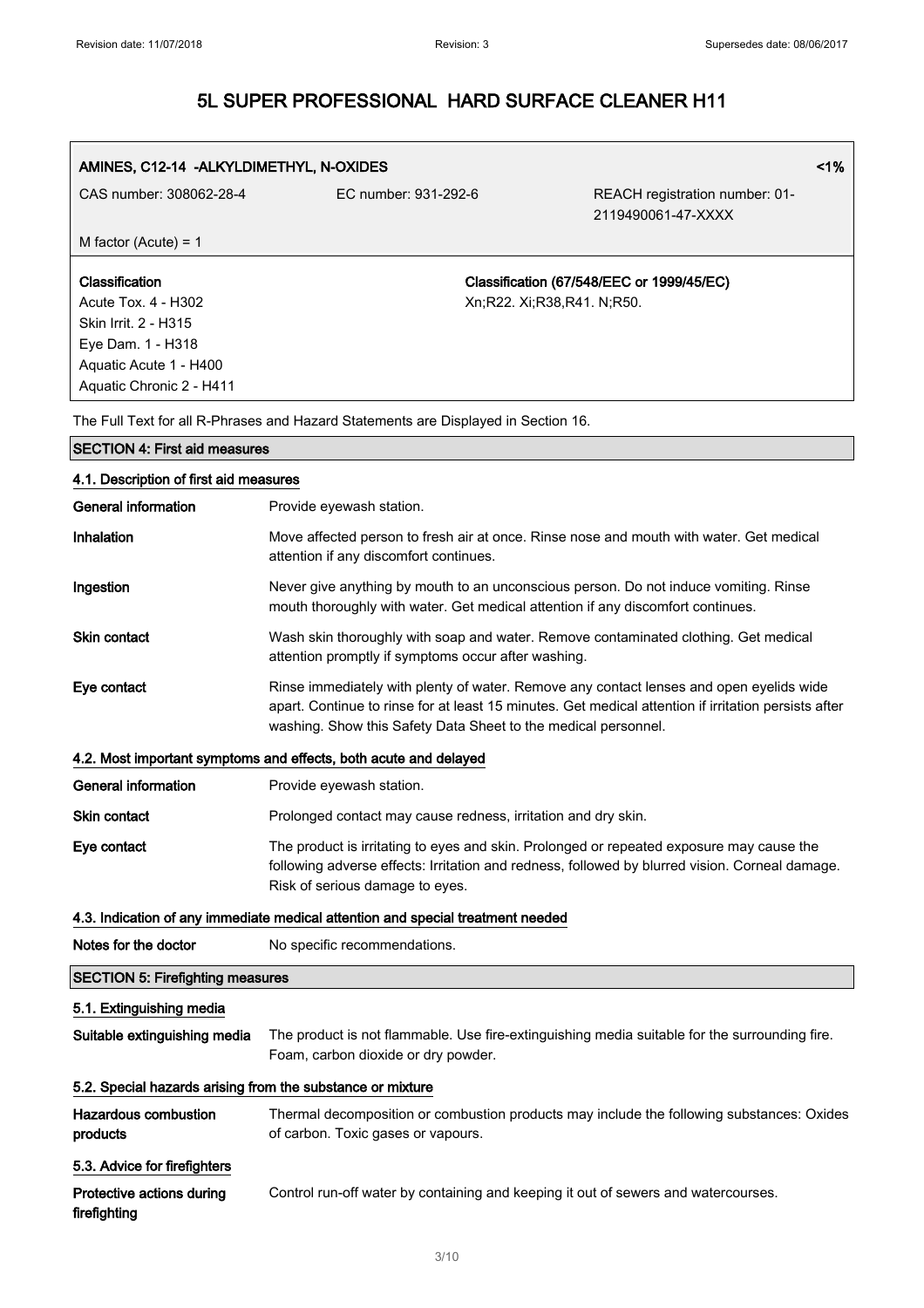| Special protective equipment<br>for firefighters          | Wear positive-pressure self-contained breathing apparatus (SCBA) and appropriate protective<br>clothing.                                                                                                                                                                               |
|-----------------------------------------------------------|----------------------------------------------------------------------------------------------------------------------------------------------------------------------------------------------------------------------------------------------------------------------------------------|
| <b>SECTION 6: Accidental release measures</b>             |                                                                                                                                                                                                                                                                                        |
|                                                           | 6.1. Personal precautions, protective equipment and emergency procedures                                                                                                                                                                                                               |
| <b>Personal precautions</b>                               | For personal protection, see Section 8. Treat the spilled material according to the instructions<br>in the clean-up section. Take care as floors and other surfaces may become slippery.                                                                                               |
| 6.2. Environmental precautions                            |                                                                                                                                                                                                                                                                                        |
| <b>Environmental precautions</b>                          | Collect and dispose of spillage as indicated in Section 13. Do not discharge into drains or<br>watercourses or onto the ground.                                                                                                                                                        |
| 6.3. Methods and material for containment and cleaning up |                                                                                                                                                                                                                                                                                        |
| Methods for cleaning up                                   | Stop leak if safe to do so. Absorb in vermiculite, dry sand or earth and place into containers.<br>Flush contaminated area with plenty of water. Avoid the spillage or runoff entering drains,<br>sewers or watercourses.                                                              |
| 6.4. Reference to other sections                          |                                                                                                                                                                                                                                                                                        |
| Reference to other sections                               | For personal protection, see Section 8. See Section 11 for additional information on health<br>hazards. For waste disposal, see Section 13.                                                                                                                                            |
| <b>SECTION 7: Handling and storage</b>                    |                                                                                                                                                                                                                                                                                        |
| 7.1. Precautions for safe handling                        |                                                                                                                                                                                                                                                                                        |
| Usage precautions                                         | Provide adequate ventilation. Avoid spilling. Avoid contact with skin and eyes. Wear protective<br>clothing as described in Section 8 of this safety data sheet. Avoid breathing vapour/spray. Do<br>not mix with other household chemical products. Do not mix with acid.             |
| Advice on general<br>occupational hygiene                 | Good personal hygiene procedures should be implemented. Do not eat, drink or smoke when<br>using this product. Wash skin thoroughly after handling. Take off contaminated clothing and<br>wash it before reuse. Use appropriate hand lotion to prevent defatting and cracking of skin. |
|                                                           | 7.2. Conditions for safe storage, including any incompatibilities                                                                                                                                                                                                                      |
| <b>Storage precautions</b>                                | Store in tightly-closed, original container in a dry, cool and well-ventilated place. Store at room<br>temperature. Keep out of the reach of children. Keep away from heat, hot surfaces, sparks,<br>open flames and other ignition sources. No smoking.                               |
| 7.3. Specific end use(s)                                  |                                                                                                                                                                                                                                                                                        |
| Specific end use(s)                                       | The identified uses for this product are detailed in Section 1.2.                                                                                                                                                                                                                      |
| <b>SECTION 8: Exposure Controls/personal protection</b>   |                                                                                                                                                                                                                                                                                        |
| 8.1. Control parameters                                   |                                                                                                                                                                                                                                                                                        |
| Occupational exposure limits<br>2-(2-BUTOXYETHOXY)ETHANOL |                                                                                                                                                                                                                                                                                        |
|                                                           | Long-term exposure limit (8-hour TWA): WEL 10 ppm 67.5 mg/m <sup>3</sup>                                                                                                                                                                                                               |

Short-term exposure limit (15-minute): WEL 15 ppm 101.2 mg/m<sup>3</sup> WEL = Workplace Exposure Limit

### ALCOHOLS, C12-14, ETHOXYLATED (CAS: 68439-50-9)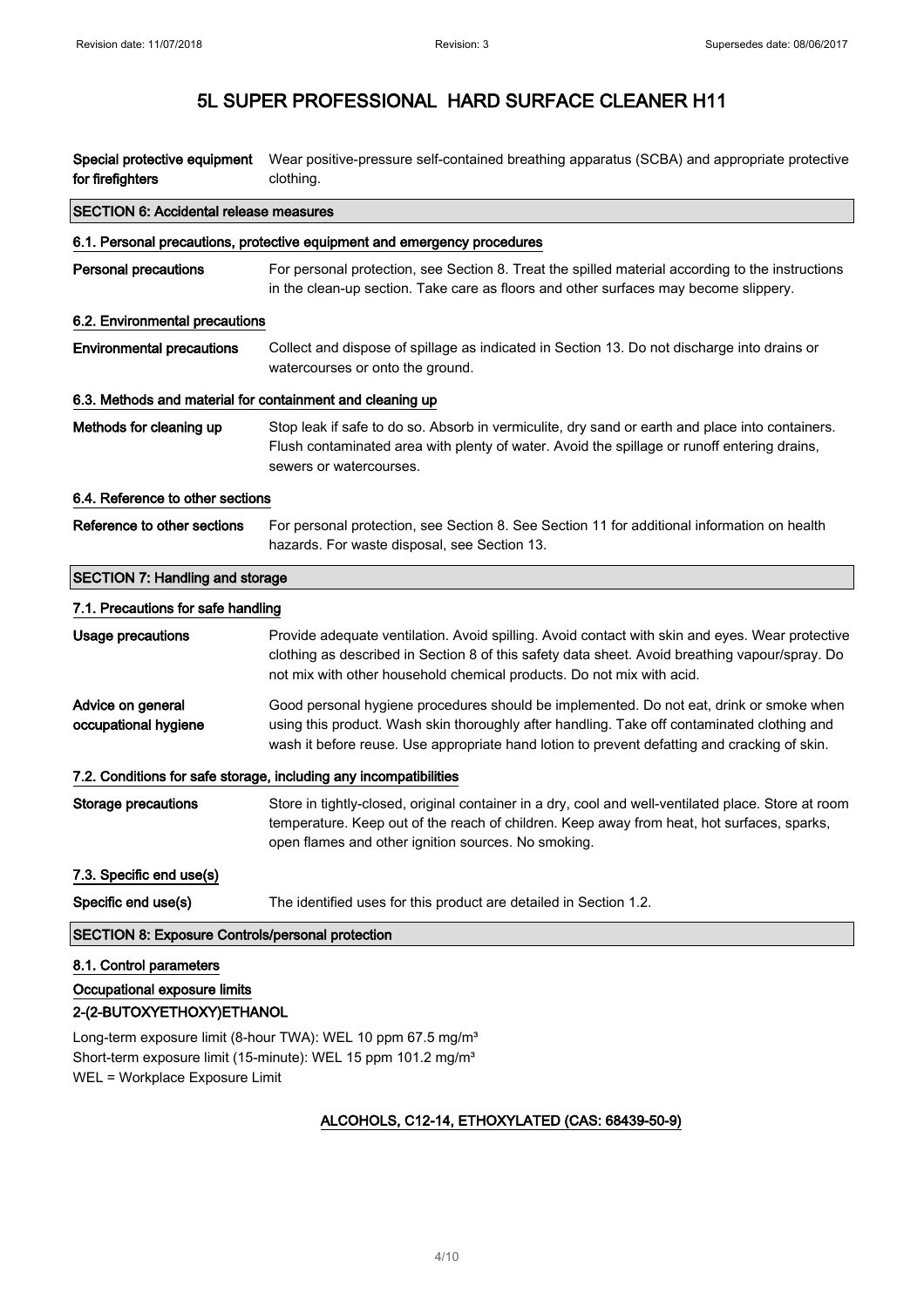| <b>DNEL</b>   | Workers - Inhalation; Long term systemic effects: 294 mg/m <sup>3</sup><br>Workers - Dermal; Long term systemic effects: 2080 mg/kg/day<br>General population - Inhalation; Long term systemic effects: 87 mg/m <sup>3</sup><br>General population - Dermal; Long term systemic effects: 1250 mg/kg/day<br>General population - Oral; Long term systemic effects: 25 mg/kg/day                                                                                                                                                                                                                                                                                                                                   |
|---------------|------------------------------------------------------------------------------------------------------------------------------------------------------------------------------------------------------------------------------------------------------------------------------------------------------------------------------------------------------------------------------------------------------------------------------------------------------------------------------------------------------------------------------------------------------------------------------------------------------------------------------------------------------------------------------------------------------------------|
| <b>PNEC</b>   | - Fresh water; 0.0437 mg/l<br>- Intermittent release; 0.004 mg/l<br>- STP; 10 mg/l<br>- Sediment (Freshwater); 31 mg/kg<br>- Sediment (Marinewater); 31 mg/kg<br>- Soil; 1 mg/kg                                                                                                                                                                                                                                                                                                                                                                                                                                                                                                                                 |
|               | 2-(2-BUTOXYETHOXY)ETHANOL (CAS: 112-34-5)                                                                                                                                                                                                                                                                                                                                                                                                                                                                                                                                                                                                                                                                        |
| <b>DNEL</b>   | Workers - Inhalation; Long term systemic effects: 67.5 mg/m <sup>3</sup><br>Workers - Inhalation; Long term local effects: 67.5 mg/m <sup>3</sup><br>Workers - Dermal; Long term systemic effects: 20 mg/kg/day<br>General population - Inhalation; Long term systemic effects: 34 mg/m <sup>3</sup><br>General population - Inhalation; Long term local effects: 34 mg/m <sup>3</sup><br>General population - Inhalation; Short term local effects: 34 mg/m <sup>3</sup><br>General population - Inhalation; Short term local effects: 50.6 mg/m <sup>3</sup><br>General population - Dermal; Long term systemic effects: 10 mg/kg/day<br>General population - Oral; Long term systemic effects: 1.25 mg/kg/day |
| <b>PNEC</b>   | - Fresh water; 1 mg/l<br>- Marine water; 0.1 mg/l<br>- Intermittent release; 3.9 mg/l<br>- STP; 200 mg/l<br>- Sediment (Freshwater); 4 mg/kg<br>- Sediment (Marinewater); 0.4 mg/kg<br>- Soil; 0.4 mg/kg                                                                                                                                                                                                                                                                                                                                                                                                                                                                                                         |
|               | AMINES, C12-14 -ALKYLDIMETHYL, N-OXIDES (CAS: 308062-28-4)                                                                                                                                                                                                                                                                                                                                                                                                                                                                                                                                                                                                                                                       |
| <b>DNEL</b>   | Workers - Inhalation; Long term systemic effects: 15.5 mg/m <sup>3</sup><br>Workers - Dermal; Long term systemic effects: 11 mg/kg/day<br>General population - Inhalation; Long term systemic effects: 3.8 mg/m <sup>3</sup><br>General population - Dermal; Long term systemic effects: 5.5 mg/kg/day<br>General population - Oral; Long term systemic effects: 0.44 mg/kg/day                                                                                                                                                                                                                                                                                                                                  |
| <b>PNEC</b>   | - Fresh water; 0.034 mg/l<br>- Marine water; 0.003 mg/l<br>$-$ STP; 24 mg/l<br>- Sediment (Freshwater); 5.24 mg/kg<br>- Sediment (Marinewater); 0.524 mg/kg<br>- Soil; 1.02 mg/kg                                                                                                                                                                                                                                                                                                                                                                                                                                                                                                                                |
| sure controls |                                                                                                                                                                                                                                                                                                                                                                                                                                                                                                                                                                                                                                                                                                                  |
| a aguinmant   |                                                                                                                                                                                                                                                                                                                                                                                                                                                                                                                                                                                                                                                                                                                  |

### 8.2. Expos

Protective



Appropriate engineering controls

Provide adequate ventilation.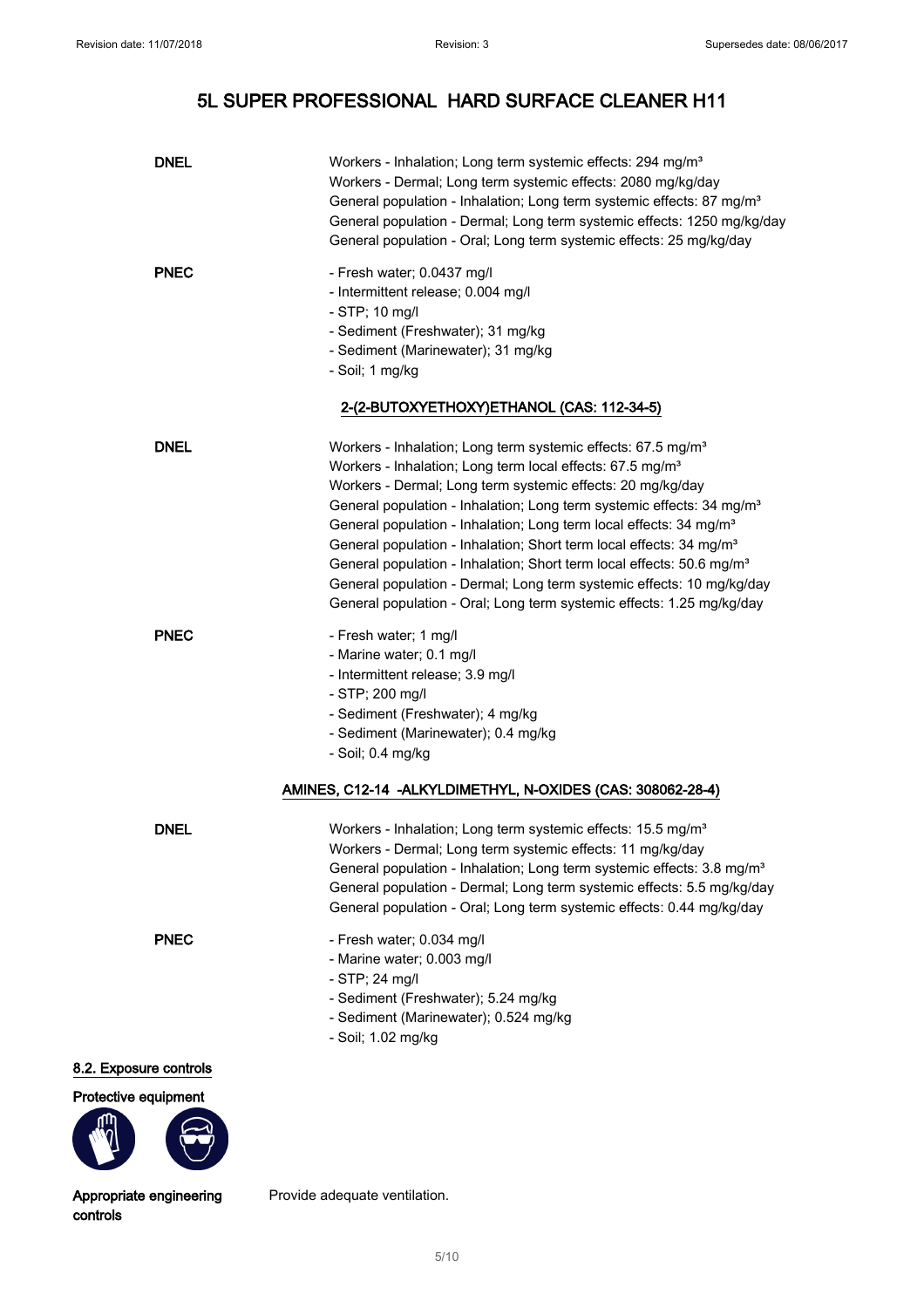| Eye/face protection                                | Eyewear complying with an approved standard should be worn if a risk assessment indicates<br>eye contact is possible. Unless the assessment indicates a higher degree of protection is<br>required, the following protection should be worn: Tight-fitting safety glasses. Personal<br>protective equipment for eye and face protection should comply with European Standard<br>EN166.                         |  |  |
|----------------------------------------------------|----------------------------------------------------------------------------------------------------------------------------------------------------------------------------------------------------------------------------------------------------------------------------------------------------------------------------------------------------------------------------------------------------------------|--|--|
| Hand protection                                    | Chemical-resistant, impervious gloves complying with an approved standard should be worn if<br>a risk assessment indicates skin contact is possible. It is recommended that gloves are made<br>of the following material: Polyvinyl chloride (PVC). Rubber (natural, latex). Neoprene. Nitrile<br>rubber. Polyethylene. To protect hands from chemicals, gloves should comply with European<br>Standard EN374. |  |  |
| Other skin and body<br>protection                  | Wear appropriate clothing to prevent repeated or prolonged skin contact. Use appropriate<br>hand lotion to prevent defatting and cracking of skin.                                                                                                                                                                                                                                                             |  |  |
| Hygiene measures                                   | When using do not eat, drink or smoke. Good personal hygiene procedures should be<br>implemented. Wash hands and any other contaminated areas of the body with soap and<br>water before leaving the work site. Use appropriate skin cream to prevent drying of skin.                                                                                                                                           |  |  |
| <b>Respiratory protection</b>                      | Respiratory protection not required.                                                                                                                                                                                                                                                                                                                                                                           |  |  |
| <b>Environmental exposure</b><br>controls          | Avoid releasing into the environment.                                                                                                                                                                                                                                                                                                                                                                          |  |  |
| <b>SECTION 9: Physical and Chemical Properties</b> |                                                                                                                                                                                                                                                                                                                                                                                                                |  |  |
|                                                    | 9.1. Information on basic physical and chemical properties                                                                                                                                                                                                                                                                                                                                                     |  |  |
| Appearance                                         | Liquid.                                                                                                                                                                                                                                                                                                                                                                                                        |  |  |
| Colour                                             | Yellow.                                                                                                                                                                                                                                                                                                                                                                                                        |  |  |
| Odour                                              | Lemon.                                                                                                                                                                                                                                                                                                                                                                                                         |  |  |
| рH                                                 | pH (concentrated solution): 13.0                                                                                                                                                                                                                                                                                                                                                                               |  |  |
| <b>Relative density</b>                            | 1.030 @ @ 20°C                                                                                                                                                                                                                                                                                                                                                                                                 |  |  |
| Solubility(ies)                                    | Soluble in water.                                                                                                                                                                                                                                                                                                                                                                                              |  |  |

| of a flame                                  | <b>Explosive under the influence</b> Not considered to be explosive. |
|---------------------------------------------|----------------------------------------------------------------------|
| Comments                                    | Information given is applicable to the product as supplied.          |
| 9.2. Other information                      |                                                                      |
| Other information                           | Not relevant.                                                        |
| <b>SECTION 10: Stability and reactivity</b> |                                                                      |
| 10.1. Reactivity                            |                                                                      |
| Reactivity                                  | There are no known reactivity hazards associated with this product.  |
| 10.2. Chemical stability                    |                                                                      |
| Stability                                   | Stable at normal ambient temperatures.                               |
| 10.3. Possibility of hazardous reactions    |                                                                      |

Possibility of hazardous reactions Not applicable. 10.4. Conditions to avoid

Conditions to avoid **Avoid exposure to high temperatures or direct sunlight.**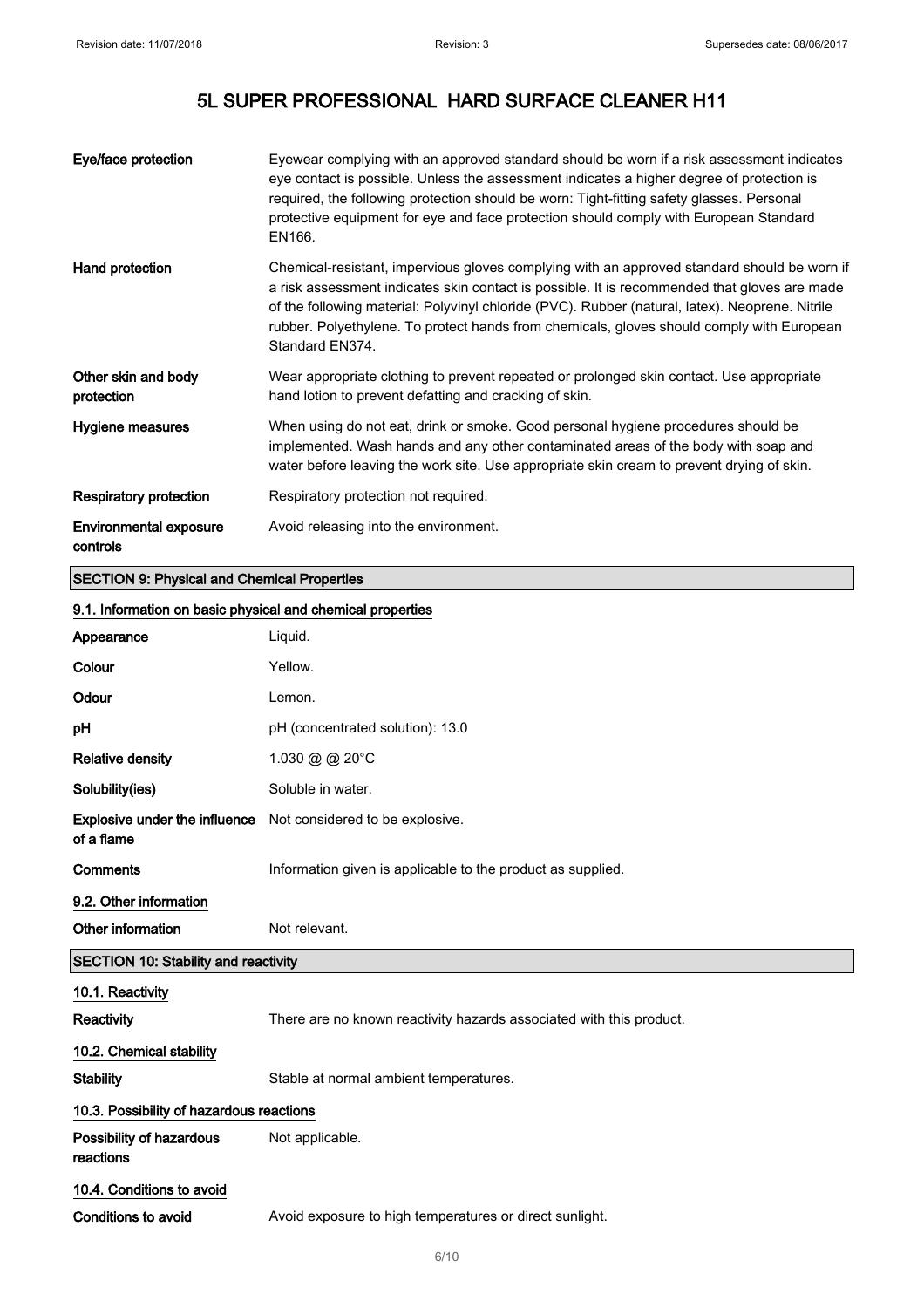| 10.5. Incompatible materials                       |                                                                                                                                                                                                                             |
|----------------------------------------------------|-----------------------------------------------------------------------------------------------------------------------------------------------------------------------------------------------------------------------------|
| Materials to avoid                                 | No specific material or group of materials is likely to react with the product to produce a<br>hazardous situation.                                                                                                         |
| 10.6. Hazardous decomposition products             |                                                                                                                                                                                                                             |
| Hazardous decomposition<br>products                | No known hazardous decomposition products.                                                                                                                                                                                  |
| <b>SECTION 11: Toxicological information</b>       |                                                                                                                                                                                                                             |
| 11.1. Information on toxicological effects         |                                                                                                                                                                                                                             |
| <b>Toxicological effects</b>                       | Information given is based on data of the components and of similar products.                                                                                                                                               |
| Acute toxicity - oral                              |                                                                                                                                                                                                                             |
| Notes (oral LD <sub>50</sub> )                     | Based on available data the classification criteria are not met.                                                                                                                                                            |
| Acute toxicity - dermal                            |                                                                                                                                                                                                                             |
| Notes (dermal LD <sub>50</sub> )                   | Based on available data the classification criteria are not met.                                                                                                                                                            |
| Acute toxicity - inhalation                        |                                                                                                                                                                                                                             |
| Notes (inhalation LC <sub>50</sub> )               | Based on available data the classification criteria are not met.                                                                                                                                                            |
| Skin corrosion/irritation                          |                                                                                                                                                                                                                             |
| Skin corrosion/irritation                          | Causes skin irritation.                                                                                                                                                                                                     |
| Serious eye damage/irritation                      |                                                                                                                                                                                                                             |
| Serious eye damage/irritation                      | Causes serious eye damage. Calculation method.                                                                                                                                                                              |
| <b>Respiratory sensitisation</b>                   |                                                                                                                                                                                                                             |
| <b>Respiratory sensitisation</b>                   | Based on available data the classification criteria are not met.                                                                                                                                                            |
| Skin sensitisation                                 |                                                                                                                                                                                                                             |
| <b>Skin sensitisation</b>                          | Based on available data the classification criteria are not met.                                                                                                                                                            |
| Germ cell mutagenicity                             |                                                                                                                                                                                                                             |
| Genotoxicity - in vitro                            | Does not contain any substances known to be mutagenic.                                                                                                                                                                      |
| Carcinogenicity                                    |                                                                                                                                                                                                                             |
| Carcinogenicity                                    | Does not contain any substances known to be carcinogenic.                                                                                                                                                                   |
| Reproductive toxicity                              |                                                                                                                                                                                                                             |
| Reproductive toxicity - fertility                  | Does not contain any substances known to be toxic to reproduction.                                                                                                                                                          |
| Specific target organ toxicity - single exposure   |                                                                                                                                                                                                                             |
| STOT - single exposure                             | Not classified as a specific target organ toxicant after a single exposure.                                                                                                                                                 |
| Specific target organ toxicity - repeated exposure |                                                                                                                                                                                                                             |
| STOT - repeated exposure                           | Not classified as a specific target organ toxicant after repeated exposure.                                                                                                                                                 |
| <b>General information</b>                         | This product has low toxicity.                                                                                                                                                                                              |
| Ingestion                                          | May cause irritation. Symptoms following overexposure may include the following: Stomach<br>pain. Nausea, vomiting. Diarrhoea.                                                                                              |
| Skin contact                                       | Skin irritation should not occur when used as recommended. Prolonged or repeated exposure<br>may cause the following adverse effects: Irritation. Redness. Dryness and/or cracking. Mild<br>dermatitis, allergic skin rash. |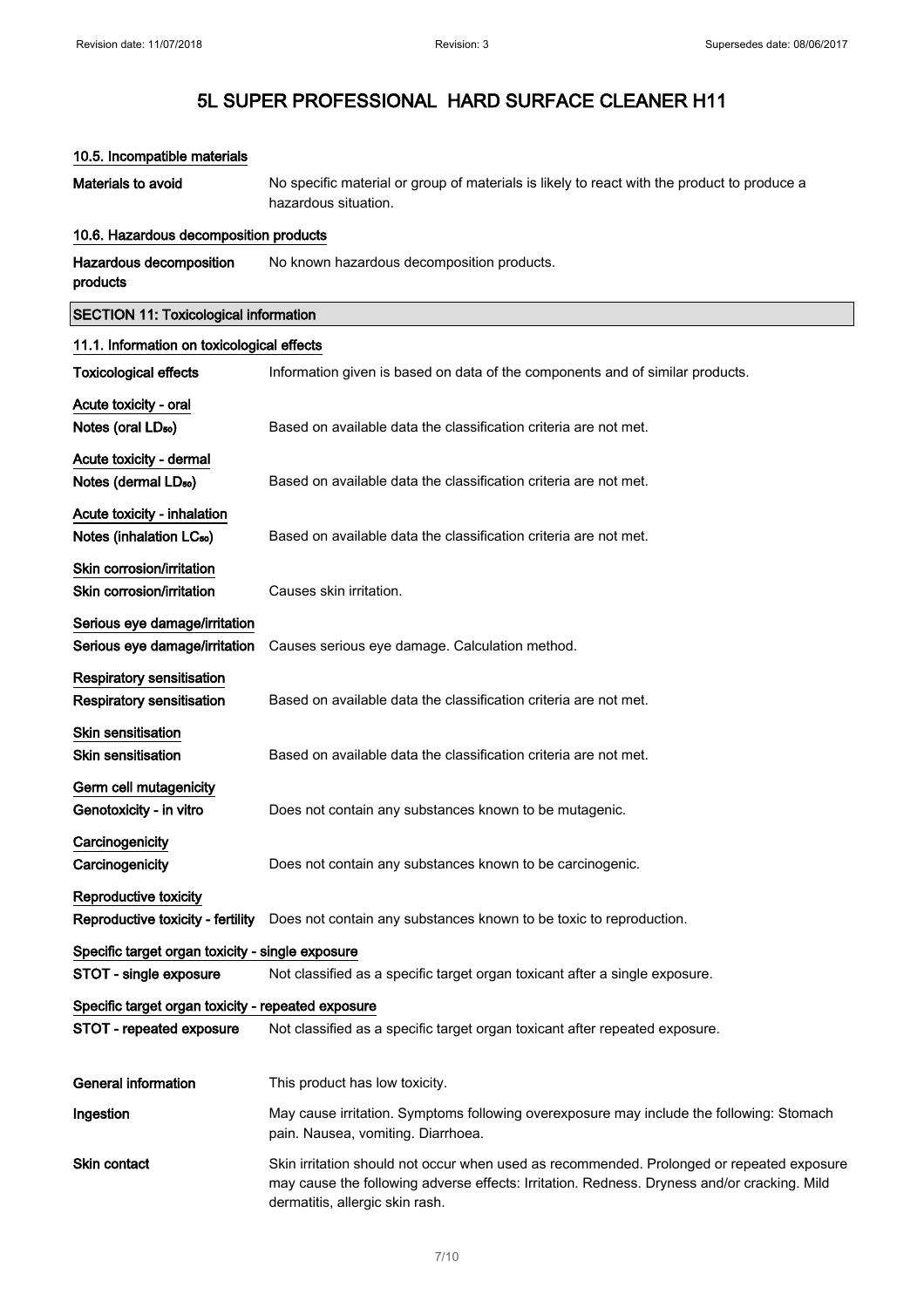| Eye contact            |                                             | Irritating to eyes. May cause serious eye damage. Severe irritation, burning, tearing and<br>blurred vision. Corneal damage.                                                                                                                                                                                                                                                                                                                         |
|------------------------|---------------------------------------------|------------------------------------------------------------------------------------------------------------------------------------------------------------------------------------------------------------------------------------------------------------------------------------------------------------------------------------------------------------------------------------------------------------------------------------------------------|
|                        | <b>SECTION 12: Ecological Information</b>   |                                                                                                                                                                                                                                                                                                                                                                                                                                                      |
| Ecotoxicity            |                                             | There are no data on the ecotoxicity of this product. Not regarded as dangerous for the<br>environment.                                                                                                                                                                                                                                                                                                                                              |
| 12.1. Toxicity         |                                             |                                                                                                                                                                                                                                                                                                                                                                                                                                                      |
| <b>Toxicity</b>        |                                             | Not considered toxic to fish.                                                                                                                                                                                                                                                                                                                                                                                                                        |
|                        | Ecological information on ingredients.      |                                                                                                                                                                                                                                                                                                                                                                                                                                                      |
|                        |                                             | ALCOHOLS, C12-14, ETHOXYLATED                                                                                                                                                                                                                                                                                                                                                                                                                        |
|                        | Acute aquatic toxicity                      |                                                                                                                                                                                                                                                                                                                                                                                                                                                      |
|                        | $LE(C)$ <sub>50</sub>                       | $0.1 < L(E)$ C50 ≤ 1                                                                                                                                                                                                                                                                                                                                                                                                                                 |
|                        | M factor (Acute)                            | 1                                                                                                                                                                                                                                                                                                                                                                                                                                                    |
|                        | Chronic aquatic toxicity                    |                                                                                                                                                                                                                                                                                                                                                                                                                                                      |
|                        | Chronic toxicity - aquatic<br>invertebrates | NOEC, 21 days: 0.77 mg/l, Daphnia magna                                                                                                                                                                                                                                                                                                                                                                                                              |
|                        | 12.2. Persistence and degradability         |                                                                                                                                                                                                                                                                                                                                                                                                                                                      |
|                        | Persistence and degradability               | There are no data on the degradability of this product. The surfactant(s) contained in this<br>product complies(comply) with the biodegradability criteria as laid down in Regulation (EC)<br>No. 648/2004 on detergents. Data to support this assertion are held at the disposal of the<br>competent authorities of the Member States and will be made available to them at their direct<br>request, or at the request of a detergent manufacturer. |
|                        | 12.3. Bioaccumulative potential             |                                                                                                                                                                                                                                                                                                                                                                                                                                                      |
|                        | <b>Bioaccumulative potential</b>            | No data available on bioaccumulation.                                                                                                                                                                                                                                                                                                                                                                                                                |
|                        | Ecological information on ingredients.      |                                                                                                                                                                                                                                                                                                                                                                                                                                                      |
|                        |                                             | ALCOHOLS, C12-14, ETHOXYLATED                                                                                                                                                                                                                                                                                                                                                                                                                        |
|                        | <b>Bioaccumulative potential</b>            | No potential for bioaccumulation.                                                                                                                                                                                                                                                                                                                                                                                                                    |
| 12.4. Mobility in soil |                                             |                                                                                                                                                                                                                                                                                                                                                                                                                                                      |
| <b>Mobility</b>        |                                             | The product is water-soluble and may spread in water systems.                                                                                                                                                                                                                                                                                                                                                                                        |
|                        | 12.5. Results of PBT and vPvB assessment    |                                                                                                                                                                                                                                                                                                                                                                                                                                                      |
| assessment             | Results of PBT and vPvB                     | This product does not contain any substances classified as PBT or vPvB.                                                                                                                                                                                                                                                                                                                                                                              |
|                        | 12.6. Other adverse effects                 |                                                                                                                                                                                                                                                                                                                                                                                                                                                      |
| Other adverse effects  |                                             | None known.                                                                                                                                                                                                                                                                                                                                                                                                                                          |
|                        | <b>SECTION 13: Disposal considerations</b>  |                                                                                                                                                                                                                                                                                                                                                                                                                                                      |
|                        | 13.1. Waste treatment methods               |                                                                                                                                                                                                                                                                                                                                                                                                                                                      |
| General information    |                                             | Do not discharge into drains or watercourses or onto the ground.                                                                                                                                                                                                                                                                                                                                                                                     |
| Disposal methods       |                                             | Dispose of waste to licensed waste disposal site in accordance with the requirements of the<br>local Waste Disposal Authority. Reuse or recycle products wherever possible.                                                                                                                                                                                                                                                                          |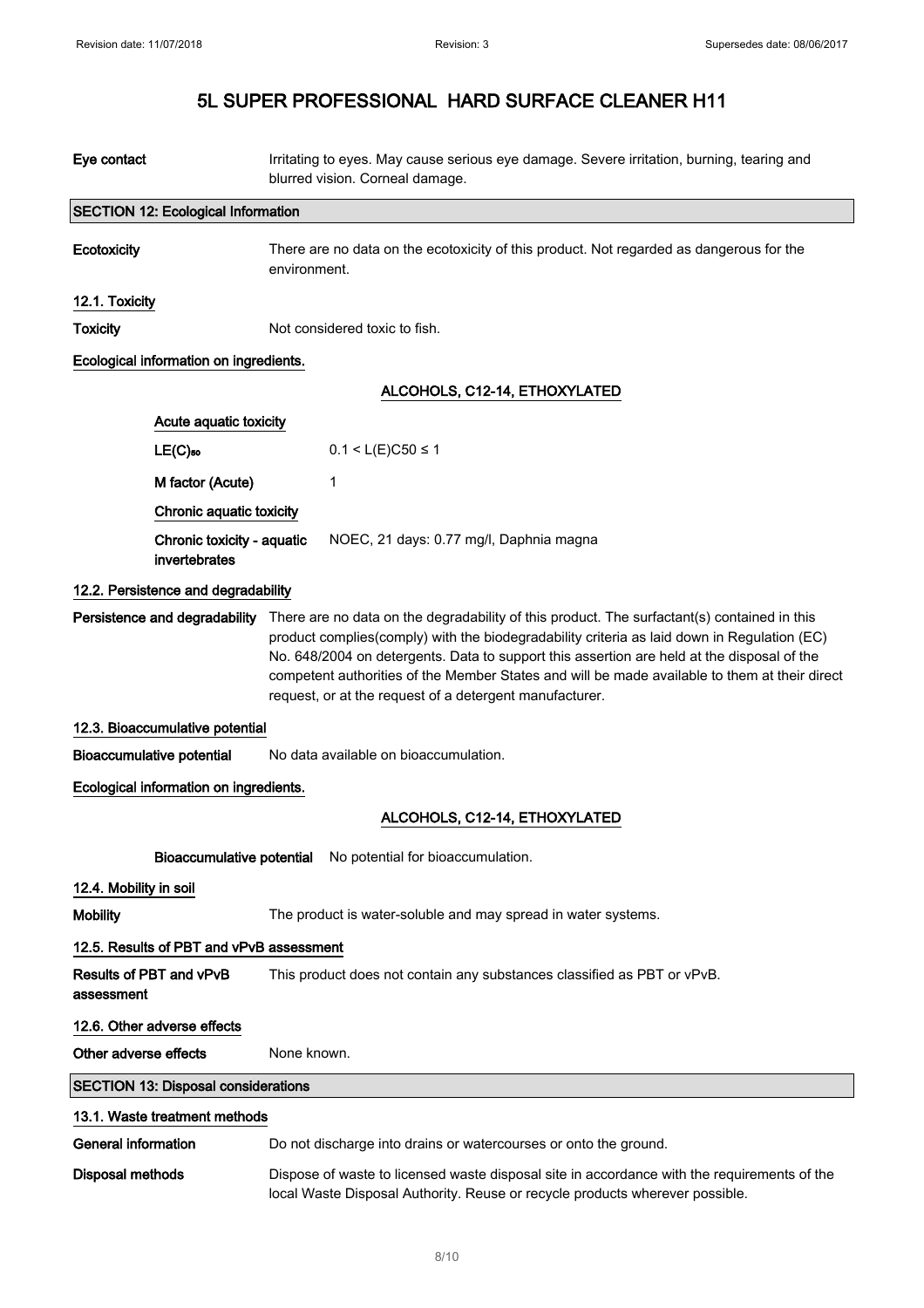### SECTION 14: Transport information

General The product is not covered by international regulations on the transport of dangerous goods (IMDG, IATA, ADR/RID).

#### 14.1. UN number

Not applicable.

### 14.2. UN proper shipping name

Not applicable.

### 14.3. Transport hazard class(es)

No transport warning sign required.

### 14.4. Packing group

Not applicable.

### 14.5. Environmental hazards

Environmentally hazardous substance/marine pollutant No.

#### 14.6. Special precautions for user

Not applicable.

### 14.7. Transport in bulk according to Annex II of MARPOL and the IBC Code

Transport in bulk according to Not applicable. Annex II of MARPOL 73/78 and the IBC Code

| <b>SECTION 15: Regulatory information</b> |                                                                                                                                                                                                                                                                                                                                                                                                                                                                                                                                                                                                                                                                                                                                                                                                                                                                                                                                                                                                                               |  |  |
|-------------------------------------------|-------------------------------------------------------------------------------------------------------------------------------------------------------------------------------------------------------------------------------------------------------------------------------------------------------------------------------------------------------------------------------------------------------------------------------------------------------------------------------------------------------------------------------------------------------------------------------------------------------------------------------------------------------------------------------------------------------------------------------------------------------------------------------------------------------------------------------------------------------------------------------------------------------------------------------------------------------------------------------------------------------------------------------|--|--|
|                                           | 15.1. Safety, health and environmental regulations/legislation specific for the substance or mixture                                                                                                                                                                                                                                                                                                                                                                                                                                                                                                                                                                                                                                                                                                                                                                                                                                                                                                                          |  |  |
| <b>National regulations</b>               | The Control of Substances Hazardous to Health Regulations 2002 (SI 2002 No. 2677) (as<br>amended).                                                                                                                                                                                                                                                                                                                                                                                                                                                                                                                                                                                                                                                                                                                                                                                                                                                                                                                            |  |  |
| EU legislation                            | Regulation (EC) No 1907/2006 of the European Parliament and of the Council of 18<br>December 2006 concerning the Registration, Evaluation, Authorisation and Restriction of<br>Chemicals (REACH) (as amended).<br>Commission Regulation (EU) No 453/2010 of 20 May 2010.<br>Regulation (EC) No 1272/2008 of the European Parliament and of the Council of 16<br>December 2008 on classification, labelling and packaging of substances and mixtures (as<br>amended).<br>Commission Directive 2000/39/EC of 8 June 2000 establishing a first list of indicative<br>occupational exposure limit values in implementation of Council Directive 98/24/EC on the<br>protection of the health and safety of workers from the risks related to chemical agents at<br>work (as amended).<br>Commission Decision 2000/532/EC as amended by Decision 2001/118/EC establishing a list<br>of wastes and hazardous waste pursuant to Council Directive 75/442/EEC on waste and<br>Directive 91/689/EEC on hazardous waste with amendments. |  |  |
| Guidance                                  | Commission Regulation (EU) No 2015/830 of 28 May 2015.<br>Workplace Exposure Limits EH40.<br>ECHA Guidance on the Application of the CLP Criteria.<br>ECHA Guidance on the compilation of safety data sheets.<br><b>COSHH Essentials.</b><br>Technical Guidance WM2: Hazardous Waste.                                                                                                                                                                                                                                                                                                                                                                                                                                                                                                                                                                                                                                                                                                                                         |  |  |